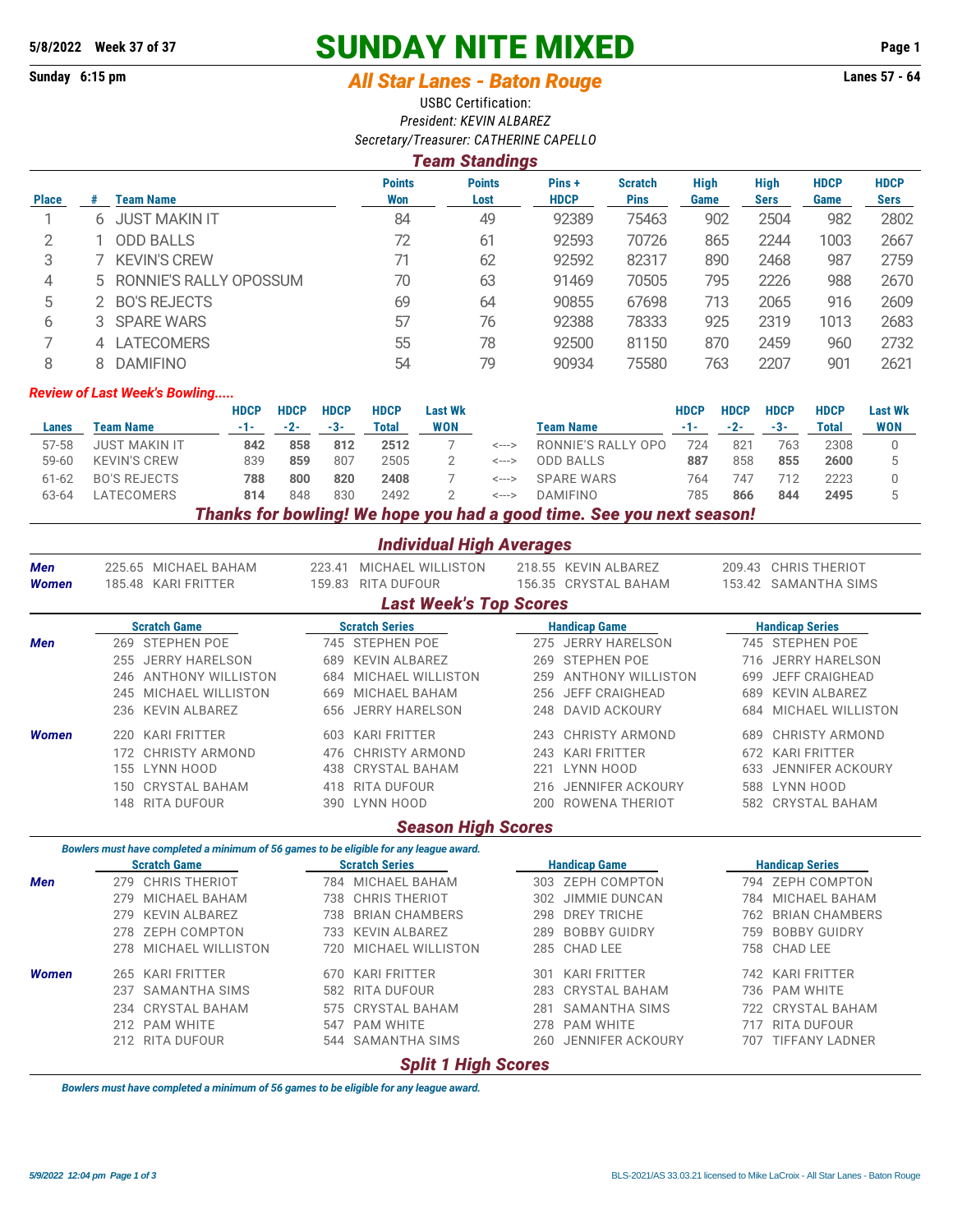**5/8/2022 Week 37 of 37 SUNDAY NITE MIXED Page 2**

# *Split 1 High Scores - Continued*

|               |            | <b>Scratch Game</b>         |       | <b>Scratch Series</b> |                     |     |      |             | <b>Handicap Game</b> |             |                        | <b>Handicap Series</b> |
|---------------|------------|-----------------------------|-------|-----------------------|---------------------|-----|------|-------------|----------------------|-------------|------------------------|------------------------|
| Men           |            | <b>KEVIN ALBAREZ</b><br>279 |       | 784 MICHAEL BAHAM     |                     |     |      |             | 303 ZEPH COMPTON     |             |                        | 794 ZEPH COMPTON       |
|               |            | ZEPH COMPTON<br>278         |       | 732 KEVIN ALBAREZ     |                     |     |      | 298         | <b>DREY TRICHE</b>   |             | 784                    | MICHAEL BAHAM          |
|               |            | <b>CHRIS THERIOT</b><br>278 | 720   | MICHAEL WILLISTON     |                     |     |      | 289         | <b>BOBBY GUIDRY</b>  |             | 759                    | <b>BOBBY GUIDRY</b>    |
|               |            | MICHAEL WILLISTON<br>278    | 717   | <b>CHRIS THERIOT</b>  |                     |     |      | 282         | CHAD LEE             |             | 756                    | JIMMIE DUNCAN          |
|               |            | MICHAEL BAHAM<br>278        | 687   | <b>JOEY HEDRICK</b>   |                     |     |      | 279         | <b>JIMMIE DUNCAN</b> |             | 732                    | <b>KEVIN ALBAREZ</b>   |
|               |            |                             |       |                       |                     |     |      | 279         | KEVIN ALBAREZ        |             |                        | 732 DREY TRICHE        |
| <b>Women</b>  |            | <b>KARI FRITTER</b><br>265  | 670   | KARI FRITTER          |                     |     |      | 301         | KARI FRITTER         |             | 742                    | KARI FRITTER           |
|               |            | SAMANTHA SIMS<br>237        | 617   | NATALIE WHITE         |                     |     |      | 281         | SAMANTHA SIMS        |             | 721                    | LISA PUTNAM            |
|               |            | NATALIE WHITE<br>216        | 559   | LISA PUTNAM           |                     |     |      | 278         | <b>PAM WHITE</b>     |             | 707                    | <b>TIFFANY LADNER</b>  |
|               |            | CRYSTAL BAHAM<br>213        |       | 548 CRYSTAL BAHAM     |                     |     |      | 266         | CRYSTAL BAHAM        |             | 707                    | <b>CRYSTAL BAHAM</b>   |
|               |            | 212 PAM WHITE               |       | 544 SAMANTHA SIMS     |                     |     |      |             | 264 LISA PUTNAM      |             |                        | 695 LYNN HOOD          |
|               |            |                             |       |                       | <b>Team Rosters</b> |     |      |             |                      |             |                        |                        |
|               |            |                             |       |                       |                     |     | High | High        | <b>HDCP</b>          | <b>HDCP</b> | <b>Weekly Over Avg</b> | <b>Weekly Over Avg</b> |
| ID#           | <b>Sex</b> | <b>Name</b>                 |       | <b>Avg HDCP</b>       | <b>Pins Gms</b>     |     | Game | <b>Sers</b> | Game                 | <b>Sers</b> | Game Avg +/-           | Series Avg +/-         |
| 1 - ODD BALLS |            |                             |       |                       |                     |     |      |             |                      |             |                        |                        |
| 3             | W          | <b>JENNIFER ACKOURY</b>     | 117   | 83                    | 12346               | 105 | 166  | 429         | 260                  | 681         | $133 - 117 = 16$       | $384 - 351 = 33$       |
|               |            |                             | - - - |                       | $\cdots$            |     |      |             |                      |             |                        |                        |

|    | 2<br>M                | JIMMIE DUNCAN                     | 164 | 41           | 17759    | 108      | 257      | 628      | 302 | 757 | $183 - 164 = 19$  | $518 - 492 = 26$   |
|----|-----------------------|-----------------------------------|-----|--------------|----------|----------|----------|----------|-----|-----|-------------------|--------------------|
|    | $\overline{4}$<br>M   | <b>DAVID ACKOURY</b>              | 194 | 14           | 21641    | 111      | 253      | 710      | 266 | 755 | $235 - 195 = 40$  | $542 - 585 = -43$  |
| 46 | M                     | <b>STEPHEN POE</b>                | 216 | $\mathbf{0}$ | 10376    | 48       | 269      | 745      | 269 | 745 | $269 - 214 = 55$  | 745 - 642=103      |
|    | 2 - BO'S REJECTS      |                                   |     |              |          |          |          |          |     |     |                   |                    |
|    | 6<br>W                | <b>SHARON HULIN</b>               | 144 | 59           | 14285    | 99       | 199      | 480      | 258 | 669 | $121 - 145 = -24$ | $341 - 435 = -94$  |
|    | W<br>8                | <b>CHRISTY ARMOND</b>             | 132 | 70           | 14688    | 111      | 182      | 476      | 258 | 689 | $172 - 131 = 41$  | 476 - 393=83       |
|    | 7<br>M                | <b>BOYCE LOVETTE</b>              | 160 | 45           | 16210    | 101      | 222      | 596      | 268 | 734 | $176 - 160 = 16$  | $489 - 480 = 9$    |
| 36 | M                     | <b>DREY TRICHE</b>                | 175 | 31           | 12112    | 69       | 266      | 636      | 298 | 732 | $176 - 176 = 0$   | $490 - 528 = -38$  |
| 51 | M                     | <b>STEVEN HAHN</b>                | 197 | 11           | 3550     | 18       | 245      | 641      | 252 | 662 |                   |                    |
|    | <b>3 - SPARE WARS</b> |                                   |     |              |          |          |          |          |     |     |                   |                    |
|    | 9<br>W                | ROWENA THERIOT                    | 126 | 75           | 10248    | 81       | 182      | 478      | 258 | 706 | $126 - 127 = -1$  | $340 - 381 = -41$  |
| 10 | M                     | <b>TODD COMPTON</b>               | 180 | 27           | 19988    | 111      | 254      | 634      | 282 | 723 | $185 - 180 = 5$   | $526 - 540 = -14$  |
| 11 | M                     | <b>ZEPH COMPTON</b>               | 183 | 24           | 17611    | 96       | 278      | 700      | 303 | 794 |                   |                    |
| 12 | M                     | <b>CHRIS THERIOT</b>              | 209 | $\mathbf{0}$ | 20315    | 97       | 279      | 738      | 279 | 738 | $180 - 210 = -30$ | $498 - 630 = -132$ |
| 48 | W                     | NICOLE COMPTON                    | 164 | 41           | 5437     | 33       | 203      | 553      | 240 | 664 |                   |                    |
| 53 | M                     | <b>CHARLES GAY</b>                | 201 | 8            | 605      | 3        | 221      | 605      |     |     |                   |                    |
| 55 | M                     | <b>LARRY VILAYSACK</b>            | 183 | 24           | 2206     | 12       | 219      | 611      | 244 | 686 | $180 - 189 = -9$  | $502 - 567 = -65$  |
|    | <b>4 - LATECOMERS</b> |                                   |     |              |          |          |          |          |     |     |                   |                    |
| 13 | M                     | <b>ANTHONY WILLISTON</b>          | 196 | 12           | 14120    | 72       | 256      | 684      | 270 | 730 | $246 - 195 = 51$  | $602 - 585 = 17$   |
| 14 | W                     | <b>SAMANTHA SIMS</b>              | 153 | 51           | 11660    | 76       | 237      | 544      | 281 | 680 |                   |                    |
| 15 | M                     | <b>BOBBY GUIDRY</b>               | 184 | 23           | 19546    | 106      | 258      | 672      | 289 | 759 | $185 - 184 = 1$   | $516 - 552 = -36$  |
| 16 | M                     | MICHAEL WILLISTON                 | 223 | $\mathbf 0$  | 14075    | 63       | 278      | 720      | 278 | 720 | $245 - 223 = 22$  | $684 - 669 = 15$   |
| 37 | W                     | <b>CATHERINE CAPELLO</b>          | 128 | 73           | 2708     | 21       | 166      | 460      | 237 | 657 |                   |                    |
|    |                       | <b>5 - RONNIE'S RALLY OPOSSUM</b> |     |              |          |          |          |          |     |     |                   |                    |
| 17 | W                     | LYNN HOOD                         | 136 | 66           | 12157    | 89       | 188      | 484      | 256 | 695 | $155 - 136 = 19$  | $390 - 408 = -18$  |
| 18 | W                     | <b>PAM WHITE</b>                  | 140 | 63           | 14765    | 105      | 212      | 547      | 278 | 736 | $137 - 141 = -4$  | $383 - 423 = -40$  |
| 19 | M                     | <b>RAY GILLMER</b>                | 151 | 53           | 15426    | 102      | 223      | 569      | 276 | 728 | $149 - 151 = -2$  | $395 - 453 = -58$  |
| 20 | M                     | <b>BRIAN CHAMBERS</b>             | 203 | 6            | 21724    | 107      | 276      | 738      | 284 | 762 |                   |                    |
| 38 | W                     | <b>NATALIE WHITE</b>              | 182 | 25           | 3284     | 18       | 233      | 617      | 259 | 650 |                   |                    |
|    |                       | <b>6 - JUST MAKIN IT</b>          |     |              |          |          |          |          |     |     |                   |                    |
| 21 | W                     | TIFFANY LADNER                    | 138 | 64           | 14088    | 102      | 191      | 510      | 257 | 707 | $135 - 138 = -3$  | $370 - 414 = -44$  |
| 22 | W                     | <b>CRYSTAL BAHAM</b>              | 156 | 48           | 14228    | 91       | 234      | 575      | 283 | 722 | $150 - 156 = -6$  | $438 - 468 = -30$  |
| 43 | M                     | <b>JEFF CRAIGHEAD</b>             | 172 | 34           | 15482    | 90       | 248      | 597      | 281 | 699 | $221 - 171 = 50$  | $594 - 513 = 81$   |
| 24 | M                     | <b>MICHAEL BAHAM</b>              | 225 | $\Omega$     | 17601    | 78       | 279      | 784      | 279 | 784 | $228 - 225 = 3$   | $669 - 675 = -6$   |
|    |                       | <b>7 - KEVIN'S CREW</b>           |     |              |          |          |          |          |     |     |                   |                    |
| 25 | W                     | <b>KARI FRITTER</b>               | 185 | 22           | 17806    | 96       | 265      | 670      | 301 | 742 | $220 - 184 = 36$  | $603 - 552 = 51$   |
| 26 | W                     | RITA DUFOUR                       | 159 | 45           | 15823    | 99       | 212      | 582      | 257 | 717 | $148 - 160 = -12$ | $418 - 480 = -62$  |
| 27 | M                     | <b>MICHAEL NETHKEN</b>            | 184 | 23           | 16642    | 90       | 256      | 627      | 280 | 720 |                   |                    |
| 28 | M                     | <b>KEVIN ALBAREZ</b>              | 218 | $\Omega$     | 19014    | 87       | 279      | 733      | 279 | 733 | $236 - 218 = 18$  | $689 - 654 = 35$   |
|    | 8 - DAMIFINO          |                                   |     |              |          |          |          |          |     |     |                   |                    |
| 29 | M                     | <b>CHAD LEE</b>                   | 178 | 28           | 16566    | 93       | 256      | 671      | 285 | 758 | $170 - 178 = -8$  | $495 - 534 = -39$  |
| 30 | M                     | <b>JERRY HARELSON</b>             | 188 | 19           | 20950    | 111      | 258      | 669      | 275 | 717 | $255 - 187 = 68$  | $656 - 561 = 95$   |
| 32 | M                     | <b>JOEY HEDRICK</b>               | 203 | 6            | 10967    | 54       | 248      | 697      | 251 | 712 |                   |                    |
| 41 | M                     | VACANT                            | 120 | 81           | $\Omega$ | $\Omega$ | $\Omega$ | $\Omega$ |     |     |                   |                    |